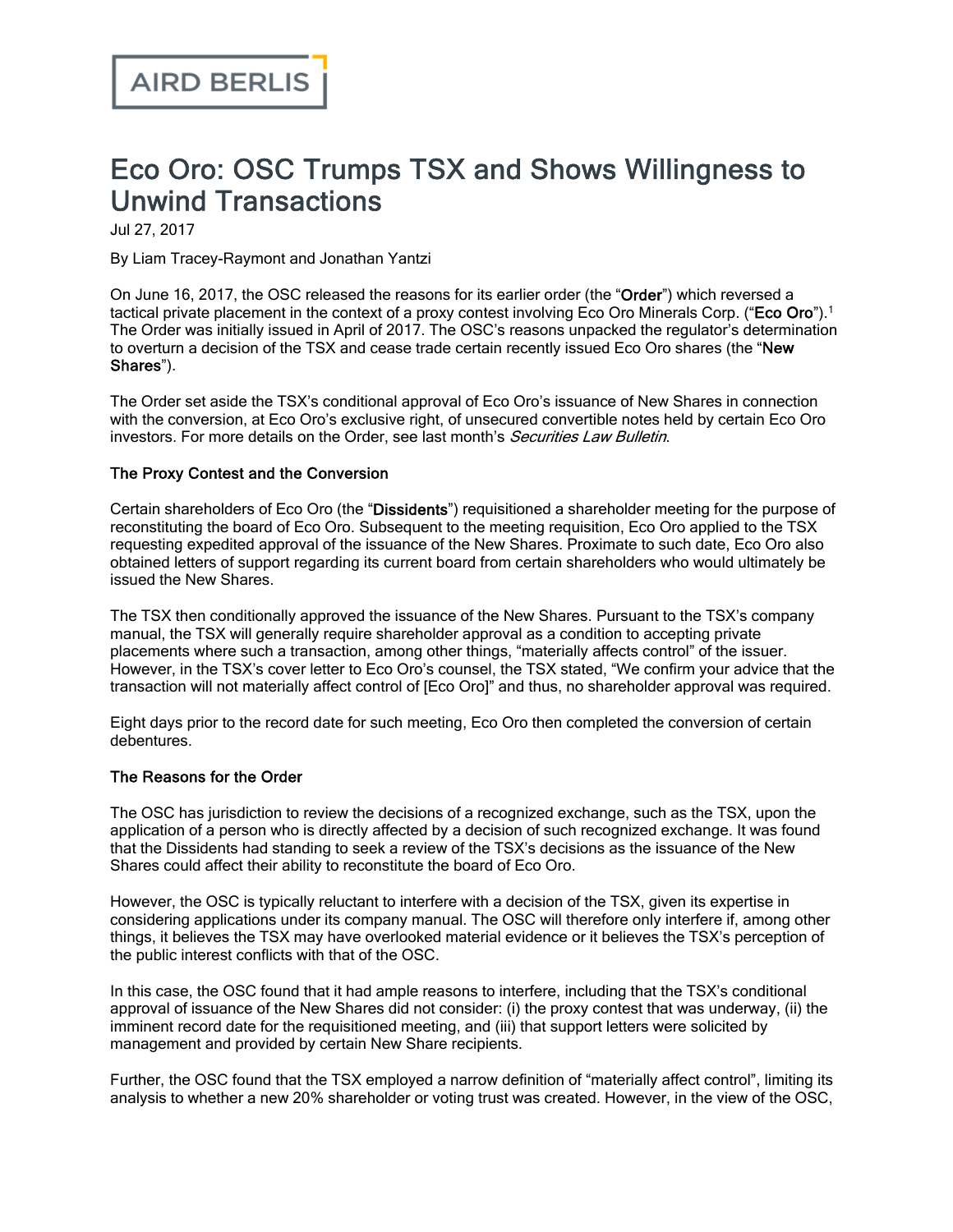"the public interest requires an evaluation of whether an issuance of shares by a listed issuer is for the purpose of entrenching management in the face of a proxy contest, thwarting the justified expectations of shareholders trusting in a system that appropriately promotes shareholder democracy and board accountability."

The OSC then found that the issuance of the New Shares would allow shareholders supportive of Eco Oro's management to increase their aggregate voting control from roughly 41% to 46%, which "could reasonably tip the balance in favour of management" and that "[e]ven if the transactions are supported by the objective of an improved balance sheet, there was no compelling business objective for the transaction to close prior to the [requisitioned meeting's record date] that would negate the tactical motive to tip the vote in favour of management."

Therefore, the OSC substituted its own decision pursuant to the Order for that of the TSX, finding that the issuance of the New Shares did in fact materially affect control of Eco Oro and that shareholder approval of the issuance was required per the TSX's company manual. Given that the shares were already issued and so as to prevent the frustration of its requirement for shareholder approval, the OSC then relied on its public interest power to cease trade the New Shares and to prevent Eco Oro from considering the votes attached to the New Shares unless their issuance is ratified by Eco Oro shareholders.

## …and the Saga Continues

It is unlikely that the OSC's Order is the last chapter in this ongoing dispute. Eco Oro has already lodged an appeal to the Divisional Court in Ontario with respect to the Order. Further, in June of 2017, the Dissidents announced that they would petition the BCSC to compel Eco Oro to hold a special shareholders' meeting immediately, so that shareholders have the opportunity to replace Eco Oro's directors *before* the shareholders meeting required to ratify the New Shares' issuance.

## Application of the Order Going Forward

Going forward, when seeking TSX approval of share issuances, a listed issuer should be mindful of the contextual approach the OSC took in interpreting "materially affect control". There is no bright line test with respect to new 20% shareholders. Further, as we would think is already obvious, issuers should be sure to include fulsome information in their regulatory submissions as incomplete contextual information may provide the OSC with the justification for intervening in seemingly settled transactions.

Moreover, the OSC made clear that the same public interest considerations that arise under a takeover bid are at play in a proxy contest, as these are effectively alternative means for effecting a change of control. Therefore, even if shareholder approval is not required for a particular transaction, or there is no specific TSX issue at hand to be contested, the OSC left the door open to separately challenge an issuance completed during a proxy contest pursuant to the OSC's public interest jurisdiction. As with the OSC's decisions regarding private placements in the face of a bid, as recently exemplified by Re Hecla Mining, which was reviewed in our *[December](https://sites-airdberlis.vuturevx.com/email_handler.aspx) 2016 Securities Law Bulletin*, fairness to shareholders and integrity of the markets will be paramount in such public interest challenges.

<sup>1</sup> Re Eco Oro Minerals Corp., 2017 ONSEC 23.